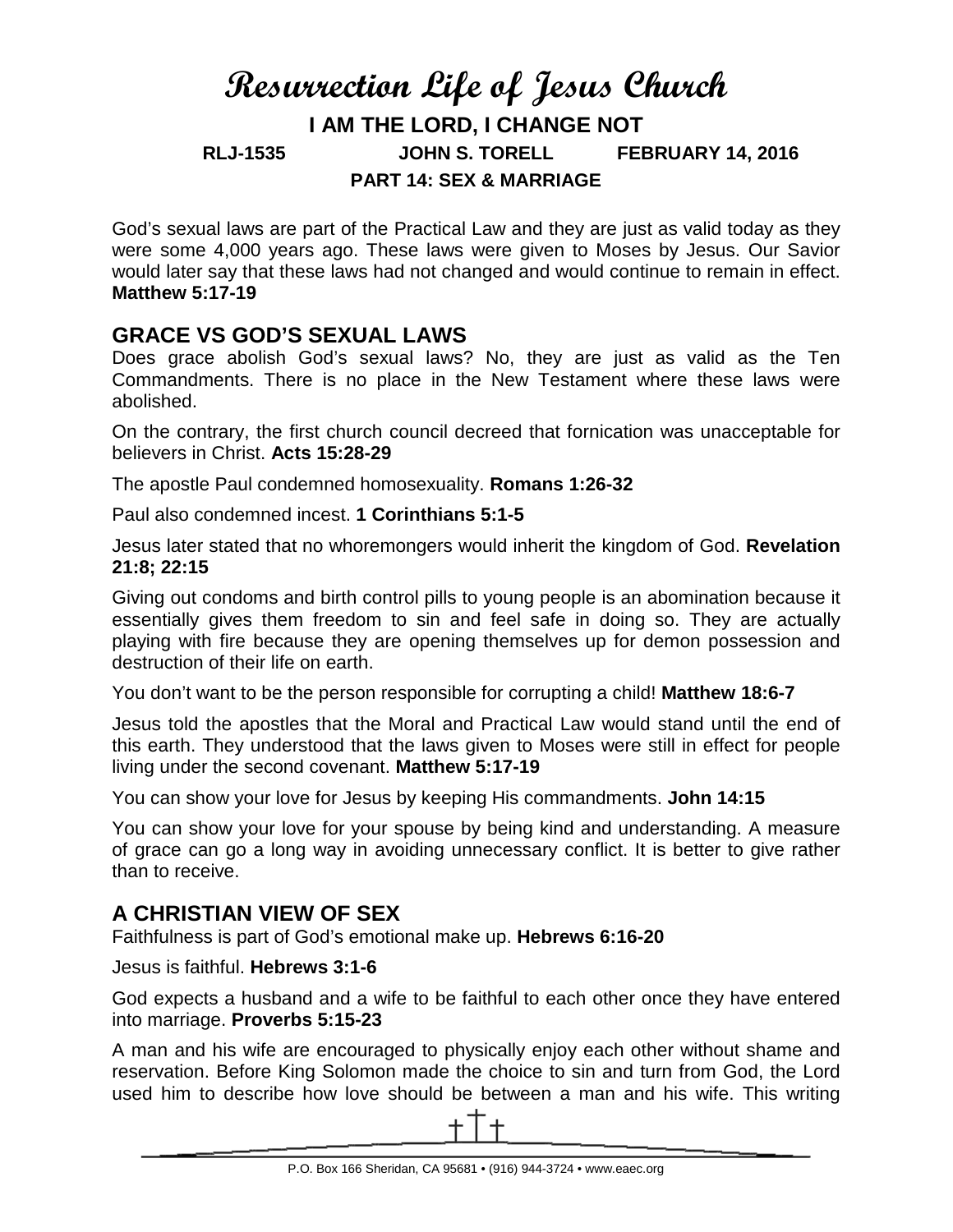would not have been included in the Bible if it was not from God. **Song of Solomon 4:1-16**

Some Christians claim that all sexual activities are allowed between a husband and wife and base it upon the following passage:

*"Marriage is honourable in all, and the bed undefiled: but whoremongers and adulterers God will judge."* (**Hebrews 13:4**)

Let's examine this verse more closely:

- 1. Marriage is honorable; meaning that marriage is a holy union that has been instituted and sanctified by God.
- 2. The bed is undefiled; meaning the sexual acts which take place between a husband and wife are also instituted and sanctified by God.

God did not create the mouth to be used as a sexual organ nor did He intend the rectum to be used as a sexual organ. He created the vagina in a woman to receive the penis of the man.

Oral and anal sex were conceived by the Devil for the sodomites and God called this practice an abomination. Since a homosexual man does not have a vagina, he uses the rectum of his partner; women use their fingers and even the tongue since they do not have a penis.

The dirty sex seen in porno films and practiced by homosexuals and whores has become common today with married couples and even pastors condoning this type of behavior in their counseling sessions.

It is not unusual for married Christian couples to view pornographic movies in their bedrooms before they engage in sexual intercourse. There are a number of "sex toys" sold on the internet and in adult stores that are used for masturbation.

A Christian couple shouldn't need the filth of the world in their relationship; instead, they should spend time reading the Bible and praying before engaging in sexual intercourse. We routinely ask the Lord to bless our food and lot of other endeavors, so why shouldn't we ask God to bless the sexual aspect as well? God is our Creator and He can bless anything, even sex! **Philippians 4:4-8**

#### **HOW TO TREAT YOUR SPOUSE**

A sexual relationship between a husband and wife should be born out of their compassion for each other. Satan has blinded people into believing that married life is just a series of compartments that follow one another. Most Christian couples have divided up their lives as follows:

- 1. Working outside the home to bring in an income
- 2. Raising children
- 3. Maintaining the home with cleaning, repairs, etc.
- 4. Preparation for meals
- 5. Shopping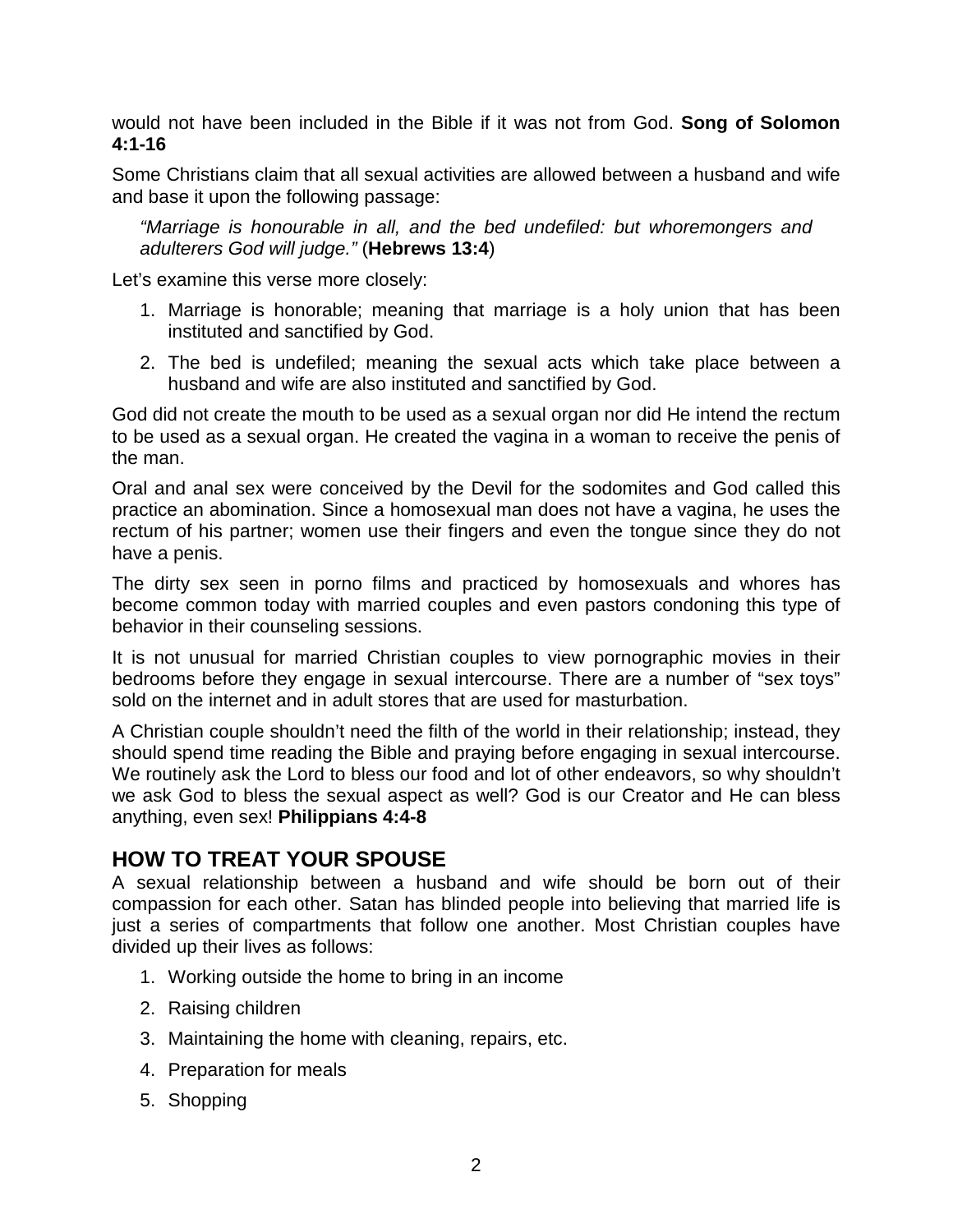- 6. Church
- 7. Personal time
- 8. Personal time with children
- 9. Social time with relatives and friends
- 10.Sex when there is time

Married couples become so busy with all the different activities that they do not have time for each other. They have essentially become a labor team, trying to accomplish all the daily tasks before the day is over and this creates a lot of stress since most parents are never able to finish every goal each day. Parents can only be alone with each other at night when the children have been put to bed. They are usually exhausted from the hustle and bustle of the day and have very little energy left for one another. One spouse may be feeling for amorous than the other and any sexual intercourse for the more tired spouse is just another thing to get over with before they can go to sleep.

Parents are usually stressed, and in order to compensate and get some personal time, they should carefully examine each activity and discard anything that is not necessary. Time is of essence and the parents should use their time wisely.

A couple needs to plan out quality time with each other from time to time and ask relatives or friends to stay with their children while they are away.

Showing affection is one thing a couple can do on a daily basis, especially in front of their children. Speaking kind words, giving lots of hugs, bestowing kisses and telling each other how much they love each other in front of children is good for two reasons. It teaches the children how to treat their spouses once they are married and it builds a deep love in the husband and wife for each other. This means that when they engage in sexual intercourse, they are emotionally ready to give and receive love.

The apostle Paul gave us a blueprint for a happy marriage. **Ephesians 5:21-33**

# **BIRTH CONTROL**

God told mankind to be fruitful and multiply but He did not specify the number of children; that is something that is left up to each couple. **Genesis 1:28**

The sperm from a man and an egg from a woman do not constitute life by themselves; however, there is life once they are united and God adds a soul to the mix and the result is a human being. **Psalm 139:13-18**

Man has been given a free will but God didn't do the same for animals. Their sexual life is regulated by a set program in their brains, and when it comes to have sexual intercourse, there is no thought as to whether the female will become pregnant or not. Sex in the animal world only takes place when the female is in heat.

God did not create human females in the same way; they are open to sex even if they are not ovulating while men are usually ready to engage in sexual intercourse anytime.

It is therefore possible for a husband and wife to engage in sexual intercourse for pleasure without procreating. Couples can make the decision as to how many children they would like to have. A Christian couple should ask God what He wants for them. If a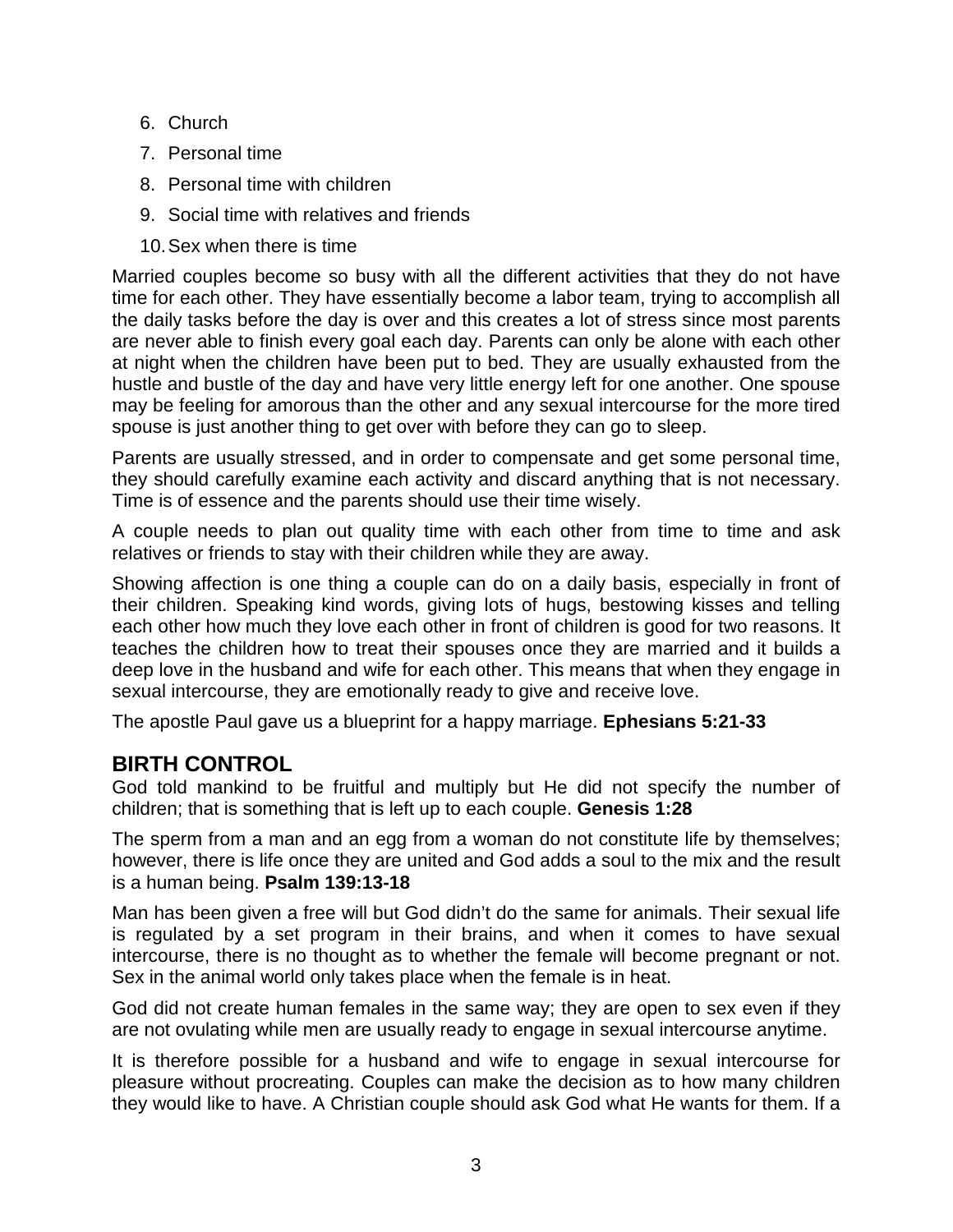woman becomes ill after childbirth and a new pregnancy could be risky, the couple has the option of circumventing another pregnancy. A woman with several caesarian births is not in a good medical condition to keep having more children born this way.

Science has provided several ways for a husband and wife to engage in sexual intercourse without conceiving. Birth control methods include barrier methods such as condoms, diaphragms and contraceptive sponge; hormonal birth control such as oral pills, patches, vaginal rings, and injections; sterilization such as tubal ligation for women and vasectomy for men along with behavioral methods to regulate the timing of sexual intercourse when a woman is likely not to get pregnant. Chemical birth control pills are harmful to the body and the "morning after pill" is nothing more than a chemical abortion. When a woman ties her tubes or a man gets a vasectomy, they are mutilating their bodies and this will eventually cause cancer since the eggs and sperm are left to decompose in the body with no way of escape. **1 Corinthians 3:16-17**

# **LIFE AFTER CHILDREN**

When a young man and woman get married, the first year is a time for them to focus on one another and there is no one to inhibit them from engaging in sexual intercourse when they desire it. This is a time for them to do things together and enjoy life.

Life changes dramatically when the first baby is born and there is more change with each subsequent child. Their lives will revolve around the children for the next 20-30 years and there is little time for them to be alone like it was in the beginning. During the child rearing years, the husband and his wife will grow and develop intellectually, each one pursuing different goals and experiences. This will cause them to drift away from one another but it is not noticeable because the interaction with the children masks the growing divide. When the last child moves out, the husband and wife will look at each other and wonder what comes next. As they begin to examine each other, they will realize they are not the same people they were when they got married.

In order to have a strong marriage after children, the couple will need to get to know each other again and pick up where they left off before the first baby. This should be the second honeymoon but most couples drift apart at this time and many relationships end in divorce because they can't cope being alone with the spouse who is familiar and yet seems like a stranger.

Another crisis usually arrives when the man retires from work and begins to stay home all the time. The wife loses her personal time since the husband is milling around like a lost puppy. It is critical for the couple to discuss retirement before it takes place so that plans can be made and boundaries set to give each other the private space they need. **1 Peter 3:1-11**

### **SUMMARY**

This message is directed at two different groups of people and it is challenging to give justice to both groups. The first group is living in sin and disregarding God's laws. When Jesus gave the sexual code to the people of Israel, He did not state that sex is good within the bounds of marriage and that it is for the enjoyment of the husband and wife. Jesus only stated the law in telling the people what not to do.